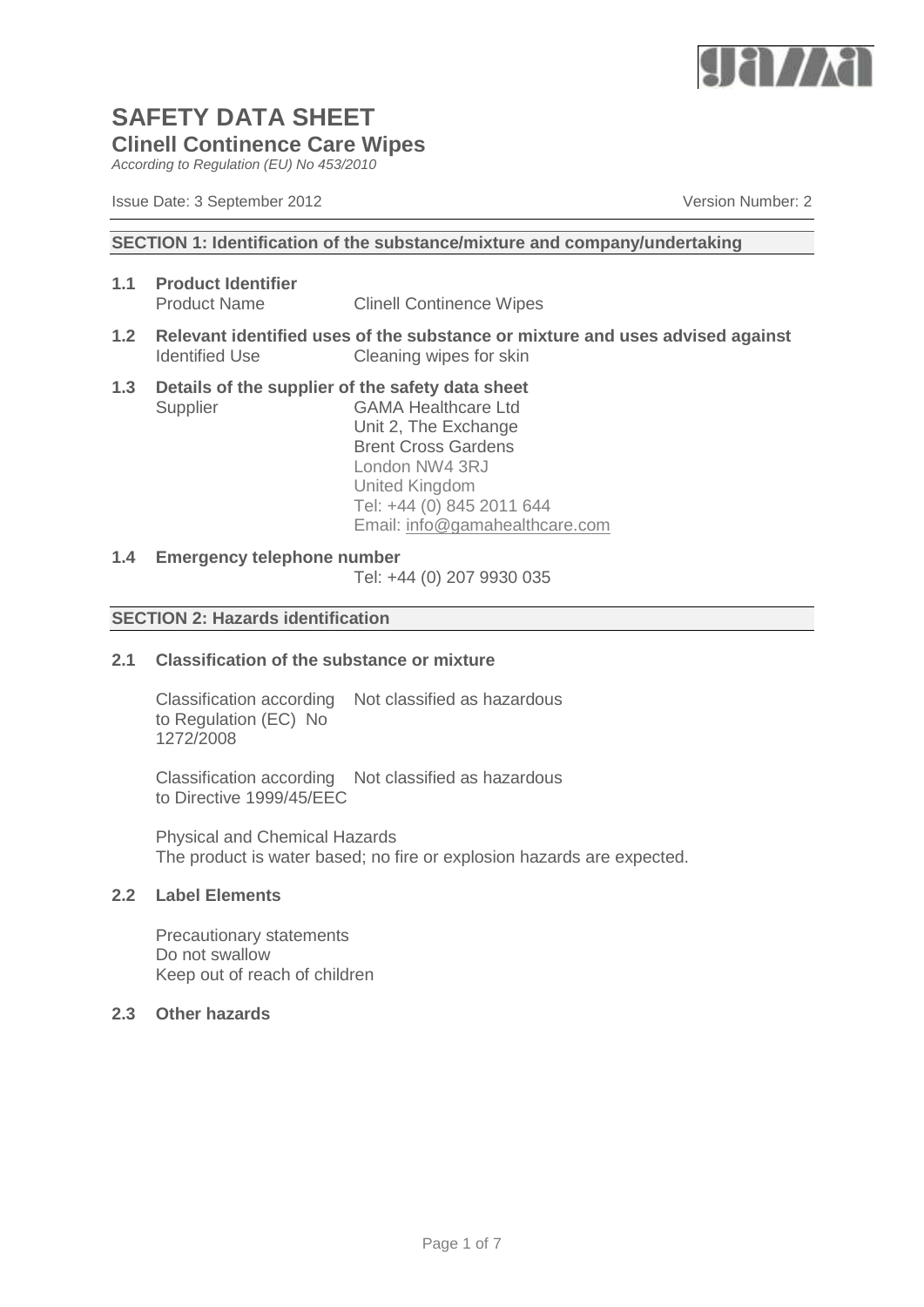

*According to Regulation (EU) No 453/2010*

### **SECTION 3: Composition/information on ingredients**

#### **3.2 Mixtures**

| <b>Declarable</b>        | Conc. $(\%)$ | EC No.    | <b>CAS No.</b> | <b>Classification</b>           |                                                                             |
|--------------------------|--------------|-----------|----------------|---------------------------------|-----------------------------------------------------------------------------|
| components               |              |           |                | 67/548/EEC                      | 1272/2008                                                                   |
| Dimethicone              | 4            |           | 63148-62-      | <b>R53</b>                      | Aquatic Chronic 4:                                                          |
|                          |              |           |                |                                 | H413                                                                        |
| Glycerin                 | 5            | 200-289-5 | $56 - 81 - 5$  | Xi: R36                         | Eye Irrit. 2: H319                                                          |
| Benzalkonium<br>chloride | 0.5          | 270-325-2 | 68424-85-      | Xn; R21, R22,<br>C; R34, N; R50 | Acute Tox 4: H302,<br>H312; Skin Corr 1B;<br>H314; Aquatic Acute<br>1: H400 |

Although individual ingredients may be classified as hazardous, the levels contained in this mixture are not considered to be hazardous.

| Parraffinum liquidum | 6%     |
|----------------------|--------|
| Other additives      | $<6\%$ |
| Water                | <75%   |

*For the full test of all R-Phrases and Hazard Statements are available in Section 16*

#### **SECTION 4: First aid measures**

#### **4.1 Description of first aid measures**

#### Inhalation

For industrial use of the liquid, if adverse effects (eg irritation of the airways) occur, remove patient from exposure and give fresh air and rest. If the patient continues to feel unwell, obtain medical attention.

#### **Skin**

For industrial use of the liquid, remove contaminated clothing and wash affected area with soap and water. If irritation occurs, seek medical attention. Launder contaminated clothing before re-use.

#### Eye

For industrial use of the liquid, in case of contact with eyes, irrigate with water for 15 minutes, occasionally lifting eyelids. Seek prompt medical attention.

#### Ingestion

For industrial use of the liquid, if swallowed, wash out mouth thoroughly and give water to drink. Seek medical attention if significant amounts (eg more than a teaspoonful) are ingested, or for any symptoms occurring after ingestion. Do not induce vomiting, unless instructed by medical personnel.

- **4.2 Most important symptoms and effects, both acute and delayed** May cause eye irritation. Seek medical attention if swallowed.
- **4.3 Indication of any immediate medical attention and special treatment needed** Treat symptoms as they occur.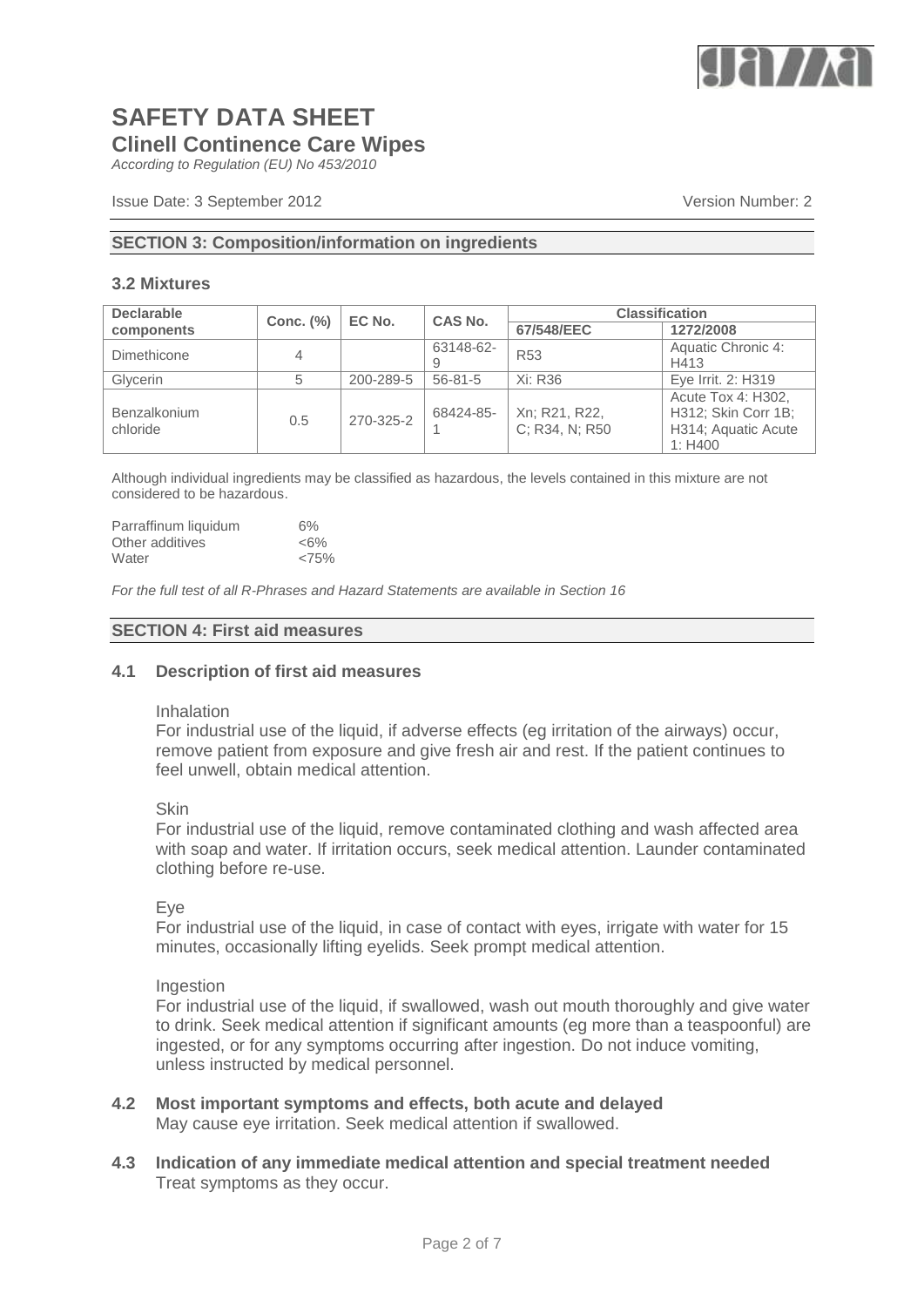

*According to Regulation (EU) No 453/2010*

Issue Date: 3 September 2012 Version Number: 2

#### **SECTION 5: Firefighting measures**

### **5.1 Extinguishing media**

Water spray, carbon dioxide, dry chemical and foam are compatible with the product. Remove containers from fire or cool them with water.

# **5.2 Special hazards arising from the substance of mixture**

When heated sufficiently, product may decompose to form smoke and toxic fumes, gases or vapours.

#### **5.3 Advice for firefighters**

Fire fighters should wear an approved self-contained breathing apparatus and full protective clothing.

#### **SECTION 6: Accidental release measures**

**6.1 Personal precautions, protective equipment and emergency procedures** For industrial spills of the liquid, ensure full personal protection is worn (see Section 8). Keep unauthorised personnel from the spillage area.

#### **6.2 Environmental precautions**

Prevent leakage of product into water-courses or drainage system by diking with sand or other absorbent material. Contact authorities, water company, and waste-water treatment plant as appropriate if significant contamination occurs.

# **6.3 Methods and material for containment and cleaning up**

Stop the source of leak or release. Clean up spill as soon as possible. Small spills can be mopped up with dry cloth. Collect larger spill using techniques such as sorbent materials or pumping. Place material in suitable container for disposal in accordance with local and national regulations. Wash contaminated surfaces with water, and collect washings for safe disposal. Follow prescribed procedures for responding to large spills and reporting to appropriate authorities.

#### **6.4 Reference to other sections**

For recommended personal protective equipment see Section 8. For disposal considerations see Section 13.

# **SECTION 7: Handling and storage**

### **7.1 Precautions for safe handling**

For industrial use of the liquid, avoid contact with skin and eyes. Wear protective clothing as in Section 8. Good general ventilation is recommended.

### **7.2 Conditions for safe storage, including any incompatibilities**

Store in a cool, dry, well-ventilated place, away from direct sunlight. Do not allow to freeze. Keep container closed when not in use.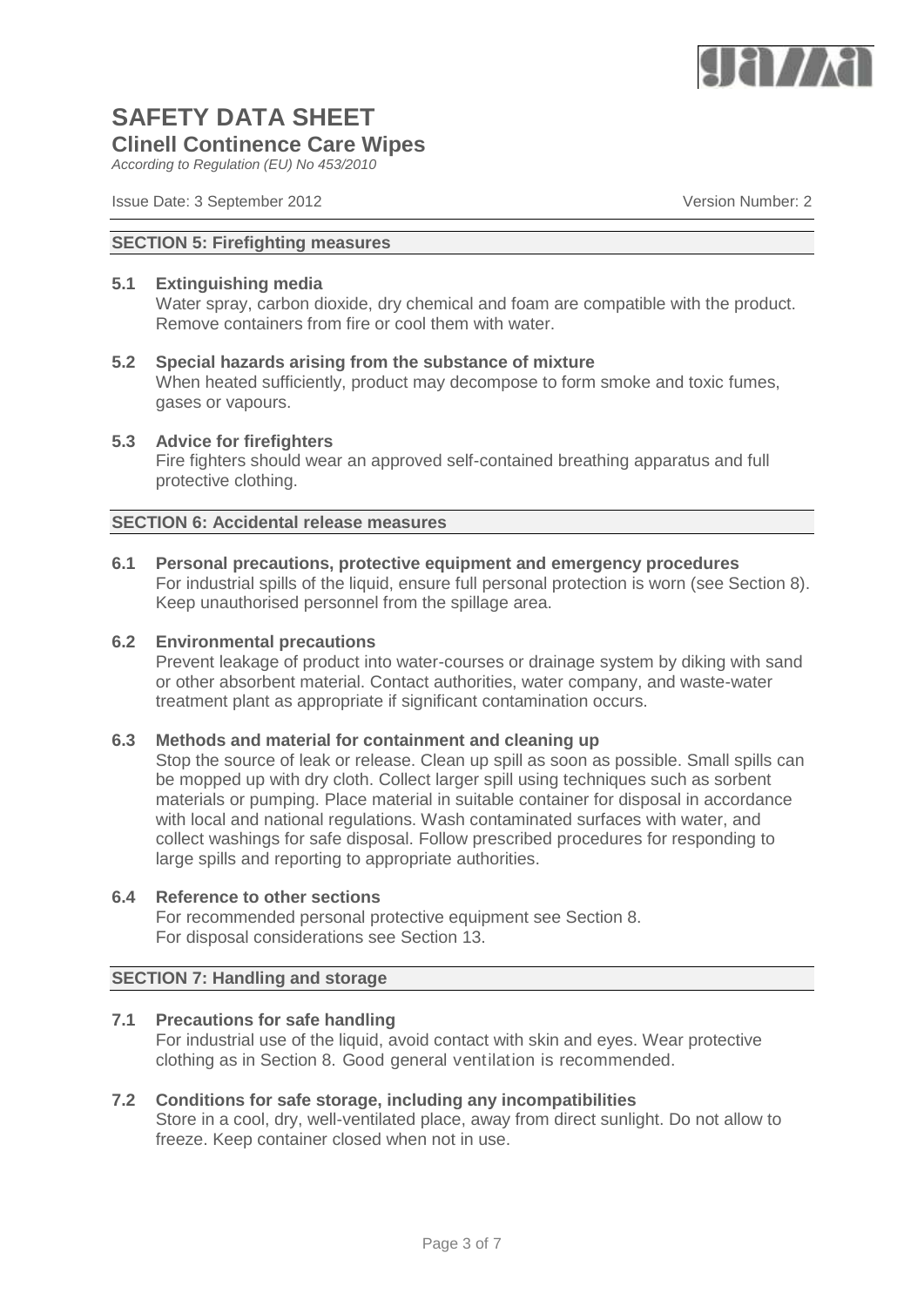

*According to Regulation (EU) No 453/2010*

Issue Date: 3 September 2012 Version Number: 2

#### **7.3 Specific end use** Identified in Section 1.2

### **SECTION 8: Exposure controls/personal protection**

#### **8.1 Control Parameters**

EU Limit None

UK Limit Glycerol mist: long-term exposure limit  $(8 h)$ , 10 mg/m<sup>3</sup>.

#### **8.2 Exposure controls**

Engineering controls For industrial use of the liquid, good general ventilation is recommended.

Personal protective equipment

Product is designed for skin use and is dermatologically tested.

For professional use of the liquid, the need for personal protective equipment should be based on a workplace risk assessment for the particular use. Prevent skin and eye contact by wearing chemical resistant gloves (eg rubber, neoprene, PVC) and safety goggles. Where more extensive contact may occur, wear suitable protective clothing (eg apron, sleeves, boots).

PPE should be to European (EN) standards. Consult manufacturers concerning breakthrough times.

Environmental exposure controls Not available.

# **SECTION 9: Physical and chemical properties**

#### **9.1 Information on basic physical and chemical properties**

| Appearance                                            | White wet wipe                       |
|-------------------------------------------------------|--------------------------------------|
| Odour                                                 | Green tea fragrance                  |
| Odour threshold                                       | Not available                        |
| рH                                                    | ca. 7                                |
| Melting/freezing point<br>Initial boiling point/range | ca. $0^{\circ}$ C<br>ca. 100°C       |
| Flash point                                           | Not expected for water-based product |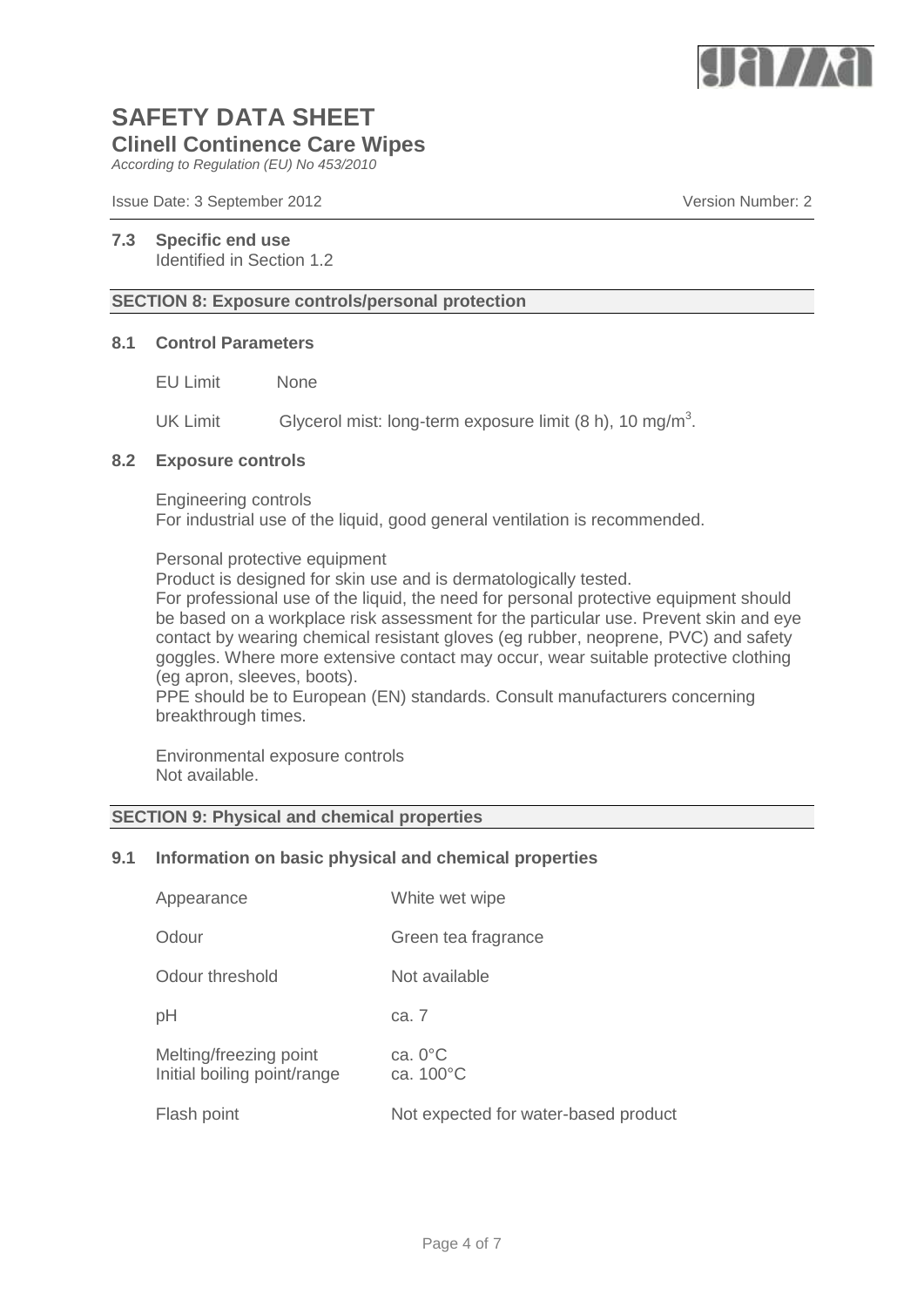

*According to Regulation (EU) No 453/2010*

Issue Date: 3 September 2012 Version Number: 2

|     | Solubility               | Soluble in water                     |
|-----|--------------------------|--------------------------------------|
|     | <b>Partition coef</b>    | No data available                    |
|     | Explosive properties     | Not expected for water-based product |
|     | Oxidising properties     | Not expected for water-based product |
| 9.2 | <b>Other information</b> | Not available                        |

# **SECTION 10: Stability and reactivity**

- **10.1 Reactivity** None known
- **10.2 Chemical stability** Stable under recommended storage and handling conditions.
- **10.3 Possibility of hazardous reactions** None known
- **10.4 Conditions to avoid** None

#### **10.5 Incompatible materials** Oxidising agents. Contact with anionic substances will reduce effectiveness of the product.

**10.6 Hazardous decomposition products** None known.

#### **SECTION 11: Toxicological information**

### **11.1 Information of toxicological effects**

Acute toxicity Not classified as harmful by ingestion, skin contact or inhalation.

**Irritancy** Dermatologically tested. May be a mild eye irritant.

**Corrosivity** No information available

# **Sensitisation**

No ingredient has been identified as having sensitising properties.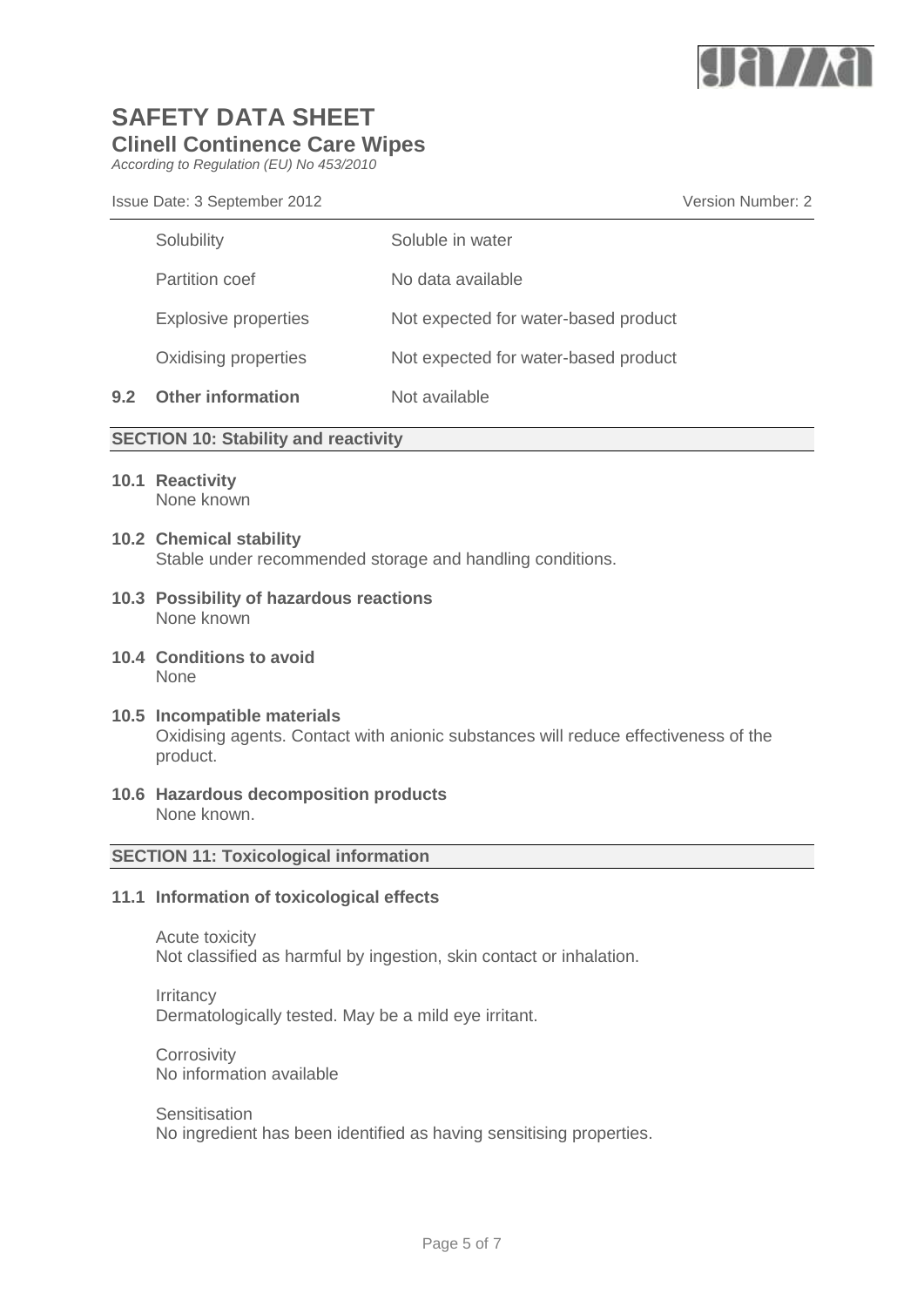

*According to Regulation (EU) No 453/2010*

Issue Date: 3 September 2012 Version Number: 2

Repeated dose toxicity No information available

**Carcinogeicity** No information available

**Mutagenicity** No information available

Toxicity for reproduction No information available

# **SECTION 12: Ecological information**

#### **12.1 Toxicity**

Contains substances (dimethicone and benzalkonium chloride) which can be toxic to aquatic organisms, but at the levels contained in this mixture it is not considered to be toxic.

- **12.2 Persistence and degradability** No information available
- **12.3 Bioaccumulative potential** No information available
- **12.4 Mobility soil** No information available
- **12.5 Results of PBT and vPVP assessment** No information available
- **12.6 Other adverse effects** No information available

#### **SECTION 13: Disposal considerations**

### **13.1 Waste treatment methods**

This product may be disposed of via the landfill, or by incineration. Disposal must be in accordance with current national and local regulations.

In industry, chemical residues generally count as special waste, and their disposal may be regulated in the EC member countries through corresponding laws and regulations. We recommend that you contact either the authorities or approved waste disposal companies who will advise you on how to dispose of special waste. The wipes are not flushable or maceratable.

#### **SECTION 14: Transport Information**

Not classified for transport.